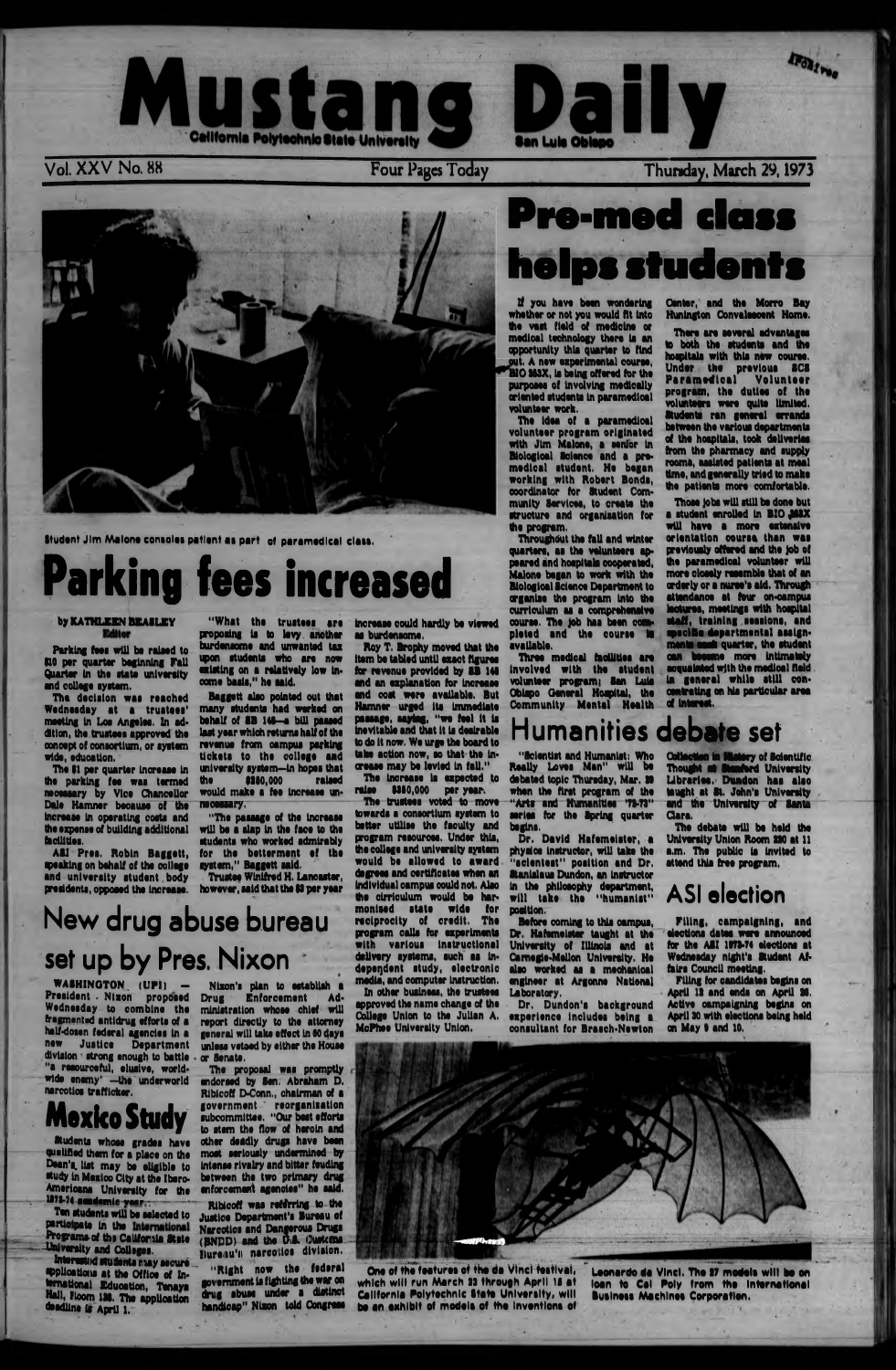WHAT IT IS-**EOP change questioned** Tommy Smith

Editor's Note: This is the first of two now columns to be introduced this quarter. According to author Tommy Smith, "What It Is" is essentially a method of Third Werld communication. Next week Judy Sherard will begin her celuma ca women's rights.

Thursday, March 29, 1973.

Page #

For those of us who are EOP students, the incorning Spring Quarter could potentially pose a problem. The Educational Opportunity Program is allegedly a help program (which may or may not include financial assistance) for "economically deprived" students. That's what it's supposed to be. But currently there are some changes being

made that appear to make the purpose of this program somewhat questionable.

One of the biggest and most effective changes made is one dealing with minimum unit requirements, initiated by State College and University Chancellor Glenn 8. Dumke. Essentially, it says that all EOP students receiving financial aid must either pass twelve units, or pay back to the state the money that was allotted to them during that quarter.

If this money is not paid back to the program, the student will receive no EOP funds until it is paid back.

To many brothers and sisters





this change in policy could definitely pose a problem. There's no doubt that in some cases coming from sub-standard schools, and being abruptly cast into Cal Poly's fast moving academic program, a few of us will need time to adapt. It's just plain sad to know that either you pass your twelve units or you don't, there is no probationary period. And what's just as bad is.

if you fall short by over seven

units you can be expelled. Why this policy was adopted is somewhat pussling. That is, it's puzzling if one believes that these types of programs are really "help" programs. In fact, a detailed explanation by Chancellor Dumke himself would probably prove very interesting.

But this is only where our problem starts. Yes, our everconcerned governor has a plan to make things even hotter. Governor Reagan has proposed to the state legislature to do away with the present EOP program, and replace it with a proposed Emerging Student Program.

Reagan says that this program will identify "needy students with college potential while they are still in high school." As if that's not bad enough, he goes on to say, "Once chosen, a student would be given flexibility in picking which college he wishes to attend, and would be assured of funding throughout his undergraduate career." If this sounds like it might be a good thing, fine! Now all you have to do is get picked.

But maybe this situation isn't so bad. It's wrong that a number of us have had to leave school because of our funds being out. And it will be even more wrong if more of us have to leave in the future for the same reason.

But the situation won't be so wrong if we all come to a realization in time. If we all see how effective these programs are in keeping down Third World population in this and other schools, we will also be able to see why we must give that extra push. It's not right, but it's necessary.

**LITTLE CHEF** 

# **The Oscars** by RICK GOULART It all started out as a rumor.

Marion Brando, the favored Best Actor nominee for the title role in Paramount Pictures' "The Godfather," was coming to Tuesday night's Oscar ceremony at the Los Angeles Music Center. The rumor gathered momentum as it was confirmed by Paramount that Brando had requested two tickets from the studio to attend the Academy Awards. Then that tiny rumor turned into what is certain to be the most controversial acceptance speech in Oscar's 45 year history, for Brando did indeed win the Best Actor Oscar and publicly refused the<br>"generous" honor in the form of a young Apache girl who took his place at the podium. Brando's reason was because of the "treatment of the American Indian in motion pictures." I salute his admirable intentions but his timing couldn't have been worse.

**REVIEW** 

## Letter defends Arab 'plotters'

#### **Editor**

Why not \$30,000 instead of a trial?

In reference to the article of March 8, "Arab Plotters Face Trial," why didn't the Israeli pilots who cold-bloodedly shot down the Lybian 727 face trial? After all the Israelis live according to Biblical law, and the

Old Testament says "an eye for an eye, and a tooth for a tooth." However, the Israelis did offer

to make ammends for their tragic error, a sum of \$30,000 per victim. Why aren't the Arabs allowed the same choice? Perhaps this is due to Zionista financial influence on public opinion and the policies of the world.

If a life is really worth \$30,000, would you be willing to sacrifice your family for \$30,000 per head? **Hany Khoury** 

Despite all this it was "Cabaret's" night, sweeping eight of its ten nominations and winning three of the top honors. Liza Minnelli was voted "Best Actress." thanking her Best Director Oscar Winner, Bob Fosse, her songwriters John Kander and Fred Ebb saying that "making 'Cabaret' was the happiest time of my whole life." Joel Grey, very visibly moved by his liest Supporting Actor win for "Cabaret," thanked everyone and also thinked his wife saying, "your're all loved."

Etleen Heckart destroyed her competition and won the Best **Supporting Acress award for her** part in the film "Butterflies Are Free."

Diana Ross, who lost to Lisa Minnelli, was the one candidate in any category who had the most ads put out on her portrayal of **Billie Holiday in "Lady Sings the** Blues." She has dispelled the old notion that Oscars can sometimes be bought and I am happy for that. It's too bad she had to lose but this wasn't an ordinary acting year.

"The Possidon Adventure." took home two Oscars one for the Best Song of the Year, "The Morning After," and the other a mecial award voted by the **Academy's Board of Governors** for the film's spectacular special effects.

The "Cabaret" sweep is indicative of the Motion Picture Academy's repulsion of "The Godfather" violence. This film. also nominated for ten Oscars,<br>won three in the end, for Brando, the Best adopted Screenplay by Mario Puso and Francis Ford Coppois and the coveted Best Picture honor, the top prise of the evening. This is in recognition of the film's arty perfection, its popularity and a successful handling of a very difficult story to produce and film. Somewhere amidst all this is a reassuring statement that the Academy is heading in the right direction. I think everyone was pretty content with the way things finally turned out.



This is a feather. It is known as 'down" in the mountaineering business. This feather comes from a goose or duck. During the waterfowl's lifetime it keeps him warm. After that time it helps keep people warm.

**858 Higuera** 



 $5447141$ 

Sleeping comfortably in the out-of-doors is not an easy. task. But with the right sleeping bag it can be a continuing, blissful experience-second only to (but probably responsible for) your exciting daytime hours on the trail.

Maintaining warmth is the primary job of down, Inside a sleeping bag it forms an insulator which keeps your hody. heat inside, and thus keeps you warm.

Because of the many design characteristics of sleeping<br>bags (such as "loft," "baffling," and "cut") and the many<br>brands available, we have made a folder to explain more fully the lightweight sleeping bag. We want you to know everything about sleeping bags (except the pleasure of sleeping in the perfect one for you) before you buy any bag. Please stop by our store and pick one up.



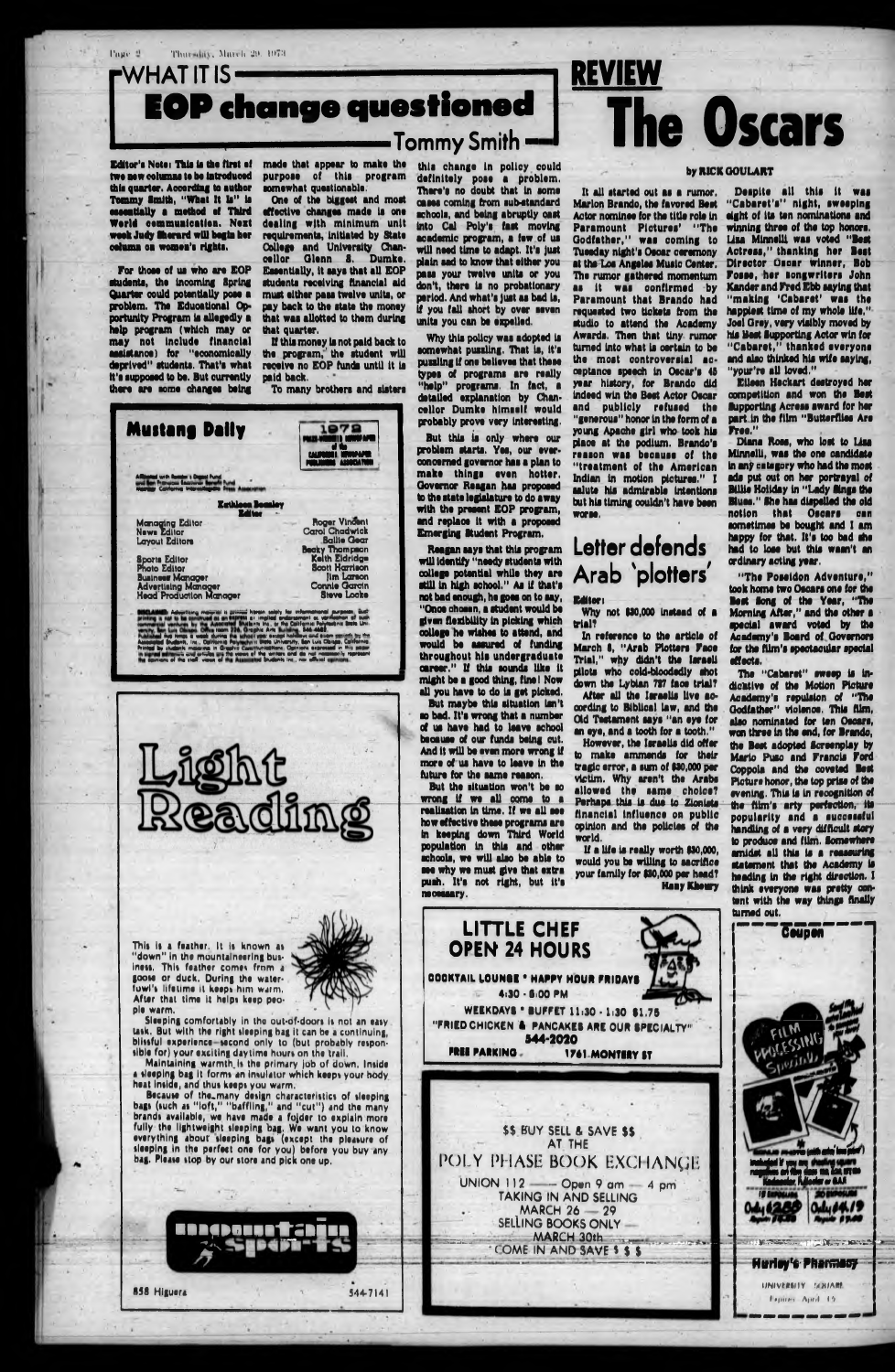# Blood donors needed **KCPR to return to air** Thursday, March 20, 1978

A blood drlvo to replenish this university's blood bank will bo hold from 9 a.m. to 3:30 p.m. today In Chumaah Auditorium.

Sponsored by tho Block P Society, tho annual drlvo waa organized to ralao at loaat 100 pinto of blood to bo uaod by atudonta, faculty, ataff and thoir dapondanta.

Dr. Buccola, Block P Advisor. suggests student and faculty

Local doctors and nurses from the trl-county blood bank will ' conduct tho blood drawlnga and aorvo rofroahmonta to donora after they havo given.

Donors, without appointments. may algn up to glvo blood until a p.m. .

Tho delay in returning to the air waa nocoaaary ao equipment and fadlltloe could be repaired and readied for operation, according to Ruegnitz.

Among new equipment in-<br>stalled is a two-way radio to aid

donora, who havo not aufforod from recant colda or contagooua Ulnoaaoa, not oat four houra prior to giving blood.

> Ruognlta announced that a ataff meeting will be held tonight at 7 p.m. in Graphic Communioatlona Building Room 106. He urgea all atudonta enrolled in Journalism 941 aa well aa other\* interacted in working at the station to attend this meeting.<br>Broadcast hours for KCPR will be from 7 a.m. to 2 a.m. daily.

### **Macrobiotics free lecture**

KCPR, tho campua radio atation, will return to tho air on April 1 at 7 a.m. according to atation manager Stove Ruognlta.

The International Student lection of the Women's Club will present the fourth in a series of monthly programs of cultural exchange this Friday.

the station's coverage of Poly Royal, atudont affalra and community affairs, Ruognits aaid.

Guatemala will be served as refreshments after the presentation.~

# **Guatemala night**

Mrs. Oenereux said that "the past presentations have been quite successful, and have averaged a turnout of approximately 78 to 80 persons."

Roundhouse Questions? Problems? Oall Roundhouse at 846-2014 or drop by CU 217B.

**drug traffic.,,**

(Continued from page 1) "for its efforts are those of a looaely confederated alliance facing a resourceful elualve worldwide enemy."

Mr. Herman Alhara, longtime student of macrobiotics, will present a free lecture on the subject Thursday, March 29 at 8 p.m. in the Hawthorne School Auditorium of San Luis Obispo. Alhara la president of the Georges Ohsawa Macrobiotic Foundation of San Franslsco and la purportedly an expert on Eastern philosophy.

The deadline date for submitting applications for scholarships for 1973-74 is April 1, 1179.

He aaid the "cold-blooded underworld networks that funnel narootloa from suppliers all over the world Into the veins of American drug victims are no roapectora of the bureaucratic dividing lines that now complicate our antidrug efforts.

The course offers students an intensive learning experience.

Guatemalan Night will be the occasion at I p.m. In Tenaya Lounge, when international students from Guatemala on this campus feature slides, snap- ■hots materials and oostumea typical of thoir native land.



Main hoot for the event will be Mr, and Mrs. Frank Zuniga, who will provide many of the items to be presented. Zuniga will be Joined by other Guatemalan students In the presentation.

Rice tea known as Orehata and oaks made from rice flour called

Mrs. Douglas Generous, coinitiator of the series said that tho program would last approximately one hour, plus an hour for the refreshment period,

### **Scholarships**

Applications and necessary forms are available In the

# **Paramedical class...**

(Continued from page 1)

Medical departments that are now closed to student volunteers, such as obstetrics, physiotherapy, Isolation, and pediatrics will be opend under the classroom situation. Library fhciliUos at the hospitals will be open also. Volunteers will be welcome to attend the In-service training sessions involving films, demonstrations, and conferences that are held for the hospital staff.

According to Dr. Richard Nelson, head of the Biological Sciences Department, this course will provide participating students with experience in several medical services and will therefore better prepare them to choose the career for which they are best suited.

All students Interested In the paramedical program may add the oourse during the first class meeting Friday, March 90 between 4 and 8 p.m. in Room B8 of the loienoe Building.